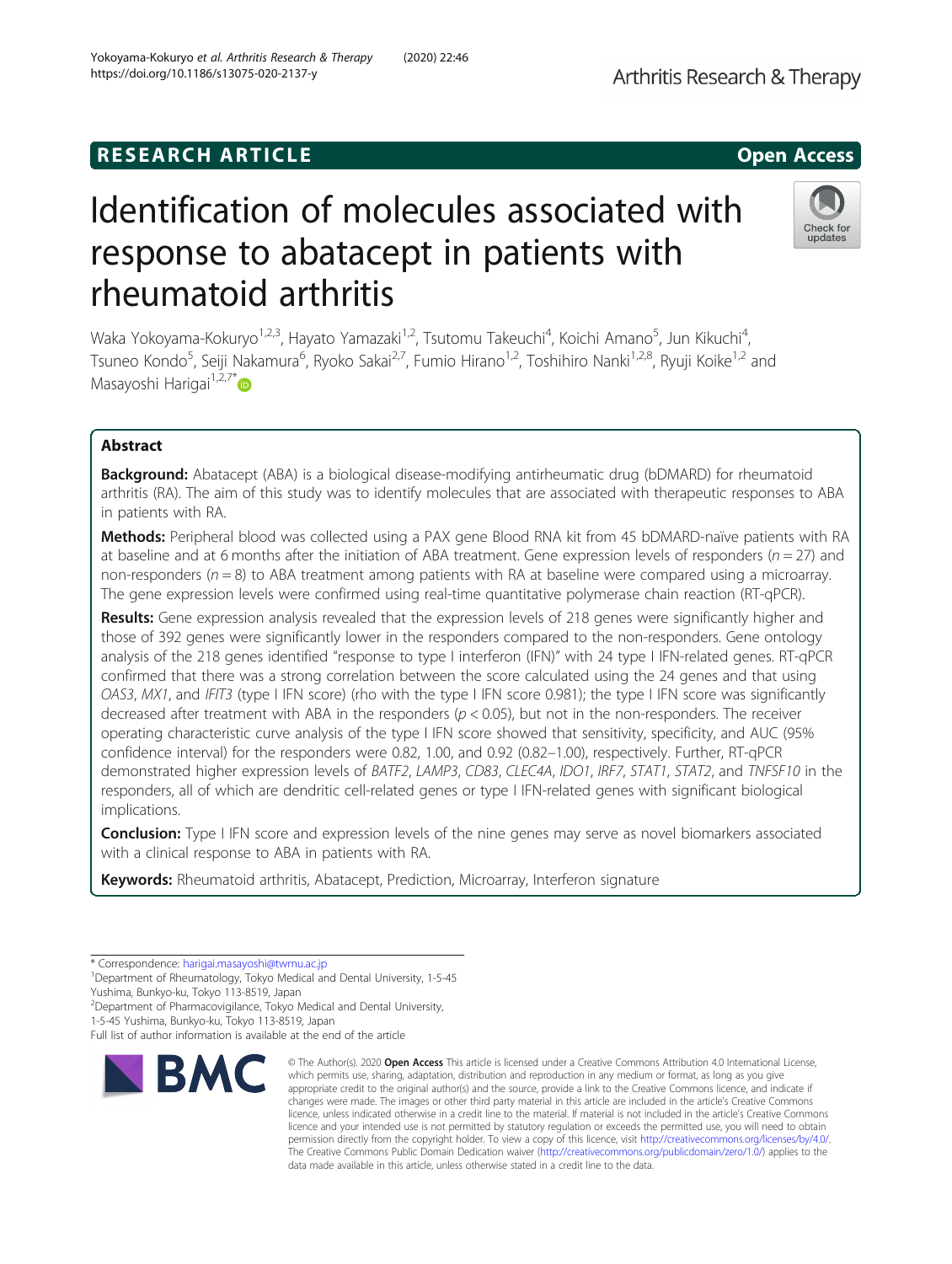Rheumatoid arthritis (RA) is characterized by chronic inflammatory polyarthritis, which leads to the destruction of the joints causing pain and disability  $[1]$  $[1]$  $[1]$ . Cytotoxic T lymphocyte-associated antigen 4 immunoglobulin fusion protein (CTLA4-Ig, abatacept (ABA)) is a biological disease-modifying antirheumatic drug (bDMARD) for RA. T cells are activated by the interaction of HLA class II molecules on antigen-presenting cells (APCs) with a T cell receptor (TCR) on the surface of T cells in the presence of CD80/86 on APCs and CD28 on T cells. CTLA4-Ig inhibits the activation of T cells by selectively modulating the CD80/86–CD28 interaction [[2\]](#page-6-0). Abatacept is as efficacious as other bDMARDs in terms of clinical, structural, and functional outcomes [\[3\]](#page-6-0). In a recent meta-analysis, it was found that the risk of serious infections in humans was lower for treatments using ABA than that using other bDMARDs [\[4](#page-6-0)]. The prediction of therapeutic responses to ABA could considerably help identify patients that can benefit from the treatment.

Whole blood transcriptomic profiling using microarrays has been widely used to investigate the action mechanisms and identifying appropriate biomarkers predicting the efficacy or safety of various drugs or treatment. Microarrays have been applied to some bDMARDs including ABA [[5](#page-6-0)– [9\]](#page-6-0) to realize precision medicine for RA. Although some promising data have been reported, endeavor to develop novel biomarkers is still required. Here, we report the results of our study to identify molecules associated with therapeutic responses of ABA for patients with RA using a microarray.

## **Methods**

## **Patients**

A total of 168 RA patients who fulfilled the 2010 American College of Rheumatology/European League Against Rheumatism classification criteria for RA [\[10](#page-6-0)] and who received ABA for the first time were enrolled in this multicenter, prospective cohort study from Keio University, Saitama Medical University and Tokyo Medical and Dental University from June 2010 to December 2012 [\[11\]](#page-6-0). Blood samples for the microarray and RT-PCR were collected from 129 of the 168 patients. Forty-five of the 129 patients were bDMARD-naïve, and they were enrolled in this study. All patients had active RA despite the use of conventional synthetic disease-modifying antirheumatic drug (DMARD) for at least 3 months. Treatment efficacy was evaluated using the European League Against Rheumatism (EULAR) response criteria [[12\]](#page-6-0). Patients were observed for 6 months after the initiation of ABA treatment. This study was registered at the University Hospital Medical Information Network Clinical Trials Registry (UMIN000005144). This study was approved by the Ethics Committee of the Tokyo Medical and Dental University Hospital (#836 and #M2015-553-01) and the other participating institutions. All subjects provided written informed consent.

#### RNA extraction

Blood from the patients was collected in PAXgene Blood RNA tubes (PreAnalytiX) at baseline and at 6 months after the initiation of ABA treatment. Total RNAs were extracted using PAXgene Blood RNA Kits (PreAnalytiX) following the manufacturer's instructions. The total RNA quantity and quality were determined using a NanoDrop-1000 spectrophotometer (Thermo Fisher Scientific) and an Agilent 2100 Bioanalyzer (Agilent Technologies).

## Microarray experiment

Cy3-labeled complementary RNAs (cRNAs) were synthesized using Quick Amp Labeling Kits (Agilent). The cRNAs were hybridized at 65 °C for 17 h to Whole Human Genome 44 K Microarrays (Agilent, Design ID: 014850). After washing, the microarrays were scanned using an Agilent DNA microarray scanner (Agilent). The intensity values of each scanned feature were quantified using Agilent Feature Extraction Software (Agilent).

#### Microarray data analysis

Signal intensity was adjusted using quantile normalization plus ComBat to reduce the batch effect [[13](#page-6-0), [14](#page-6-0)]. After excluding poorly annotated probes and low signal probes (average signal  $\langle 100 \rangle$ , 10,420 probes were extracted for further statistical analysis. We implemented a functional genomic analysis using the PANTHER Overrepresentation Test. The reference list included all Homo sapiens genes, and the annotation dataset was obtained from the GO Ontology database (released November 30, 2016).

Real-time quantitative polymerase chain reaction analysis Real-time qPCR (RT-qPCR) analysis was performed using a Custom RT2 Profiler PCR Array (QIAGEN) and RT2 qPCR Primer Assays (QIAGEN) according to the manufacturer's instructions. cDNA was generated using 400 ng of total RNA. Real-time PCR was performed with a Roche Lightcycler 480 (Roche Diagnostics) using 4 ng cDNA per reaction. The thermal profile was as follows: denaturation (95 °C, 1 min) and amplification (45 cycles; 95 °C, 15 s; 60 °C, 1 min). The second derivative maximum method was used to determine the crossing point (Cp) values. The relative expression of the targeting gene was normalized to 18S rRNA (QIAGEN).

## Statistical analysis

The primary objective of this study was to identify novel molecules associated with therapeutic responses to ABA for patients with RA, and the secondary objective was validation of the results of the previous study [\[9\]](#page-6-0). Fisher's exact test and Student's t test were used to compare the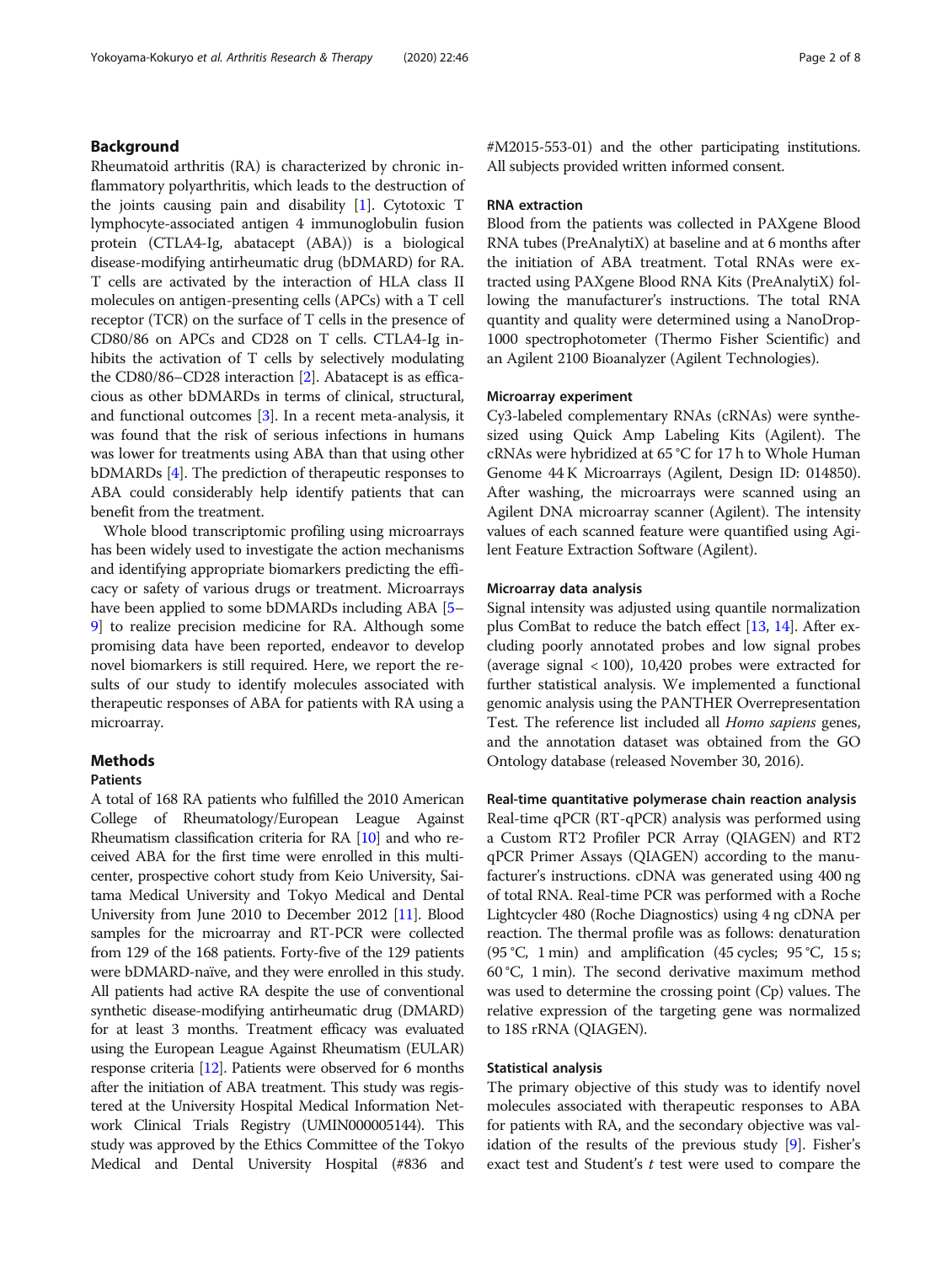categorical and continuous variables between two groups, respectively. The differences in gene expression at baseline obtained using the microarray and RT-qPCR were analyzed using the Welch's  $t$  tests;  $p < 0.05$  was considered statistically significant. The type I IFN score was calculated using the Z-score methods [\[15](#page-6-0)]. Correlation between the IFN signature with 24 genes and that with a smaller number of genes was analyzed by Spearman's correlation test. The optimal cut-off value for discriminating the responders and non-responders to ABA treatment were determined by receiver operating characteristic curve (ROC) analysis.

## Results

#### Clinical characteristics of the patients at baseline

Of the 45 bDMARD-naïve patients with RA from whom blood sample for microarray research was obtained, 27 were classified as good responders (described as responders hereafter, 60.0%); 10, as moderate responders (22.2%); and 8, as non-responders (17.8%) using EULAR response criteria [\[12](#page-6-0)]. In order to extract responseassociated molecules efficiently, we compared baseline data of the responders and non-responders (Table 1). There was no significant difference in age, sex, prevalence of rheumatoid factor and anti-cyclic citrullinated peptide (CCP) antibody, disease activity, and the use of prednisolone (PSL) between the two groups. For the responder group, the disease duration tended to be longer and methotrexate (MTX) was used more frequently.

## Genes associated with clinical response to ABA treatment To identify novel biomarkers associated with clinical responses to ABA treatment, we compared gene expression

levels at baseline between the responders and the nonresponders. The expression levels of 218 genes in the responders was significantly higher than that of the nonresponders, and the expression levels of 392 genes in the responders was significantly lower than that of the nonresponders ( $p < 0.05$ , false discovery rate (FDR) < 0.333 and fold change  $> 1.3$  $> 1.3$  $> 1.3$ ) (Supplementary data 1). Gene ontology (GO) analysis of the 218 genes identified "response to type I interferon (IFN) (GO:0034340)" with 24 type I IFN-related genes: BST2, GBP2, IFI27, IFI35, IFI6, IFIT1, IFIT2, IFIT3, IFITM1, IFITM3, IRF7, ISG15, ISG20, MX1, MX2, OAS1, OAS2, OAS3, OASL, RSAD2, STAT1, STAT2, TRIM56, and XAF1 [\[16\]](#page-6-0). Twelve out of the 24 type I IFN-related genes were elevated ( $p < 0.05$  without conditions of FDR or fold changes) in the responders compared to the moderate responders plus nonresponders  $(n = 18)$  $(n = 18)$  $(n = 18)$  (Supplementary Table 1 and Supplementary data [2](#page-5-0)) and the GO analysis again identified "response to type I interferon (IFN)." The GO analysis of the 392 genes downregulated in the responders did not identify a specific group of genes. The previously reported genes associated with therapeutic response to ABA, which were elongation arrest and recovery-related genes and CD56-specifically expressed genes [\[9](#page-6-0)], were not included in the over- or under-expressed genes.

#### Type I IFN score and treatment response to ABA

To evaluate the association of the type I IFN signature and treatment response to ABA, we calculated the type I IFN score using the average values of the Z-scored 24 type I IFN genes, as reported by Kennedy et al. [\[15\]](#page-6-0). The type I IFN score of the responders was significantly higher than the non-responders  $(p < 0.005,$  Fig. [1](#page-3-0)). In

|  |  |  | <b>Table 1</b> Clinical characteristics of responders and non-responders at baseline |  |
|--|--|--|--------------------------------------------------------------------------------------|--|
|--|--|--|--------------------------------------------------------------------------------------|--|

|                                     | Responders              | Non-responders   | $p$ value |
|-------------------------------------|-------------------------|------------------|-----------|
| Number of patients                  | 27                      | 8                |           |
| Age, year                           | $59.4 \pm 13.1$         | $67.4 \pm 12.5$  | N.S.      |
| Female, n (%)                       | 22(81.5)                | 5(62.5)          | N.S.      |
| Disease duration, month             | $109.2 \pm 147.9$       | $50.25 \pm 56.7$ | N.S.      |
| RF titer, mg/dl                     | $69.7 \pm 78.3(n = 26)$ | $83.5 \pm 74.3$  | N.S.      |
| RF positivity, $n$ (%)              | 20 (76.9)               | 8(100)           | N.S.      |
| Anti-CCP antibody titer, U/ml       | $92.8 \pm 94.0(n = 25)$ | $120.7 \pm 117$  | N.S.      |
| Anti-CCP antibody positivity, n (%) | 25(91.6)                | 8(100)           | N.S.      |
| DAS28-CRP                           | $4.37 \pm 1.04$         | $3.81 \pm 0.98$  | N.S.      |
| Use of PSL, $n$ $(\%)$              | 5(18.5)                 | 3(37.5)          | N.S.      |
| PSL dose, mg/day                    | $6.4 \pm 5.0$           | $10.25 \pm 7.2$  | N.S.      |
| Use of MTX, $n$ $(\%)$              | 19 (70.0)               | 2(25.0)          | 0.04      |
| MTX dose, mg/week                   | $10.61 \pm 3.7$         | $9.0 \pm 4.2$    | N.S.      |

Values are expressed as the mean ± SD. Fisher's exact test and Student's t test were used to compare categorical and continuous variables between the two groups, respectively.  $p < 0.05$  was considered statistically significant

N.S. not significant, RF rheumatoid factor, CCP cyclic citrullinated peptide, DAS28-CRP disease activity score in 28 joints using C-reactive protein, PSL prednisolone, MTX methotrexate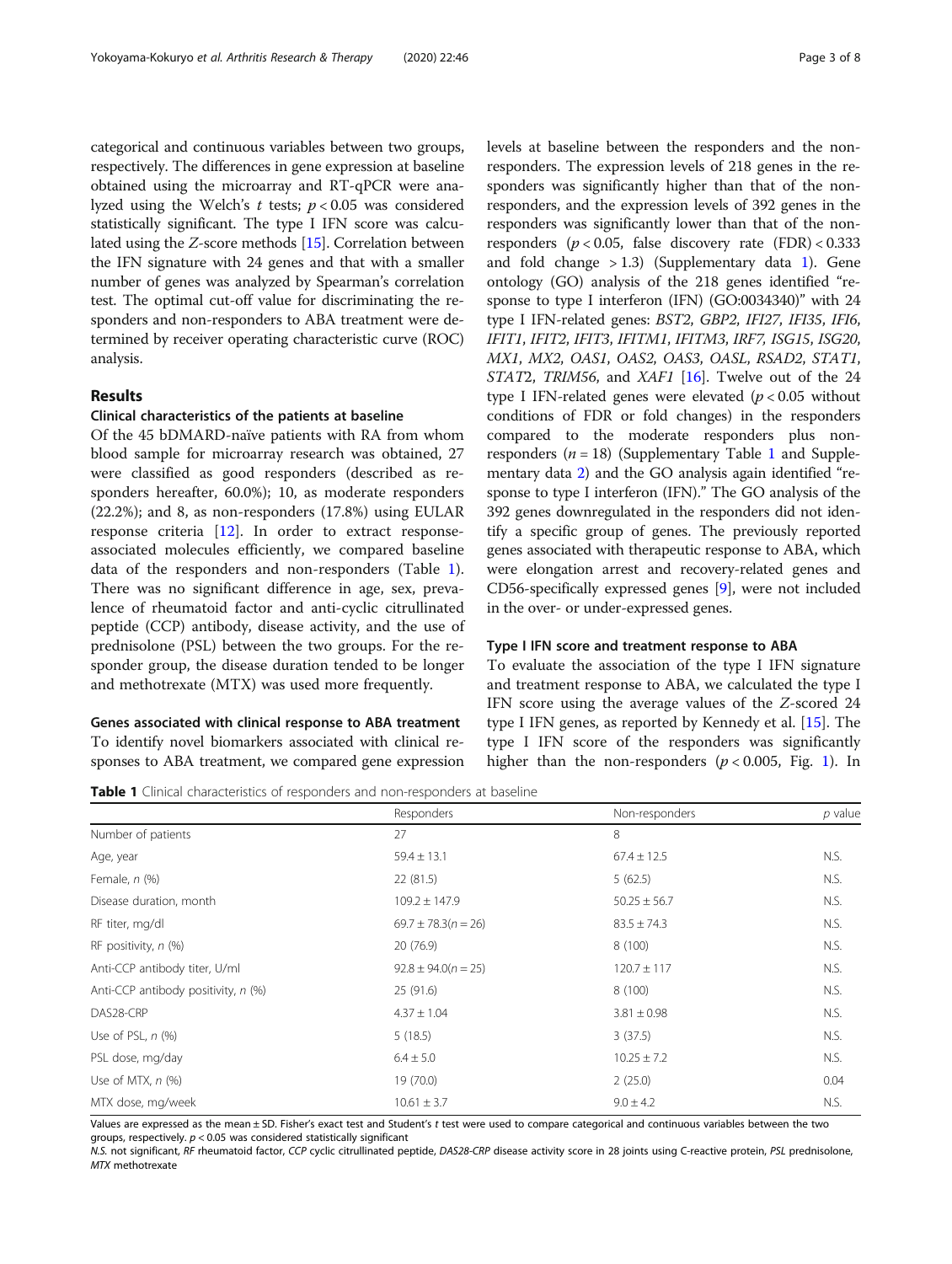$\overline{2}$ 

ĵ

 $\Omega$ 

 $-2$ 

<span id="page-3-0"></span>type I IFN score

 $(24$  genes)

p<0.005

Non-responders



Fig. 1 Comparison of type I IFN scores between responders and non-responders. Type I IFN score was calculated using the average values of the Z-scored 24 type I IFN genes, as reported by Kennedy et al. [\[15](#page-6-0)]. Responders to abatacept showed higher type I IFN score than non-responders ( $p < 0.005$ , the Mann-Whitney's U test)

**Responders** 

To confirm the expression levels of genes using the microarray analysis and their association with the treatment response to ABA, we performed RT-qPCR; we quantified the expression levels of OAS3, MX1, and IFIT3 to calculate the type I IFN score using the same RNA samples used for microarray analysis. The type I IFN score using RT-qPCR of the responders was significantly higher than that of the non-responders  $(p <$ 0.0005, Fig. 2). We also compared the type I IFN score at baseline and at 24 weeks after the initiation of ABA treatment. The type I IFN score using RT-qPCR significantly decreased, albeit only a 15% reduction, after treatment with ABA in the responders  $(p < 0.05,$  Fig. 2); however, this was not observed for the non-responders.

The ROC analysis revealed an optima cutoff value of the relative expression levels as − 0.565. Sensitivity, specificity, and AUC (95% confidence interval) were 0.82, 1.00, and 0.92 (0.82–1.00), respectively (Supplementary Fig. [2](#page-5-0)).

## Other treatment response-associated molecules confirmed by RT-qPCR

Since type I IFN is primarily produced by plasmacytoid dendritic cells (pDC), we selected dendritic cell-related genes or type I IFN-related genes with significant biological implications for quantification using RT-qPCR among the 218 genes as follows: BATF2, LAMP3, and



CD83 are related to dendritic cell activation and maturation [[17](#page-6-0)–[19](#page-6-0)]; TNFSF10, BTLA, and IDO1 are expressed on dendritic cells (DCs) [[20](#page-6-0)–[24](#page-6-0)]. CLEC4A has a role in the production of type I IFN from pDC [[25\]](#page-6-0), and STAT1, STAT2, and IRF7 have roles in the signal of type I IFN production [[26](#page-7-0)–[28](#page-7-0)]. The expression levels of these 10 genes measured by qRT-PCR in the responders were significantly higher compared to those of the nonresponders except for BTLA (Fig. [3\)](#page-4-0). We compared gene expression levels among patients with different disease activities at baseline and 24 weeks after the initiation of ABA treatment, and it found that all genes had no association with the disease activities at both time points (data not shown).

We compared the expression levels of these 10 genes before and after treatment with ABA using RT-qPCR. The expressions of *LAMP3* and *STAT1* were significantly decreased after treatment with ABA; however, the percentage of reduction was relatively small (LAMP 41.7% and STAT1 17.4%, Fig. [3](#page-4-0)b, g).

#### **Discussion**

In this study, we demonstrated that the type I IFN score and the expression levels of BATF2, LAMP3, CD83, CLEC4A, IDO1, IRF7, STAT1, STAT2, and TNFSF10 are associated with a good clinical response to ABA in patients with RA.

The family of type I IFNs, which consist of IFN-alpha and IFN-beta, has an important role in regulating immune response [\[28\]](#page-7-0) [\[29\]](#page-7-0). The high expression of the type I IFN signature was found in 22 to 65% of the patients with RA [[27](#page-7-0), [30\]](#page-7-0) but was not associated with disease activity [[31](#page-7-0)]. It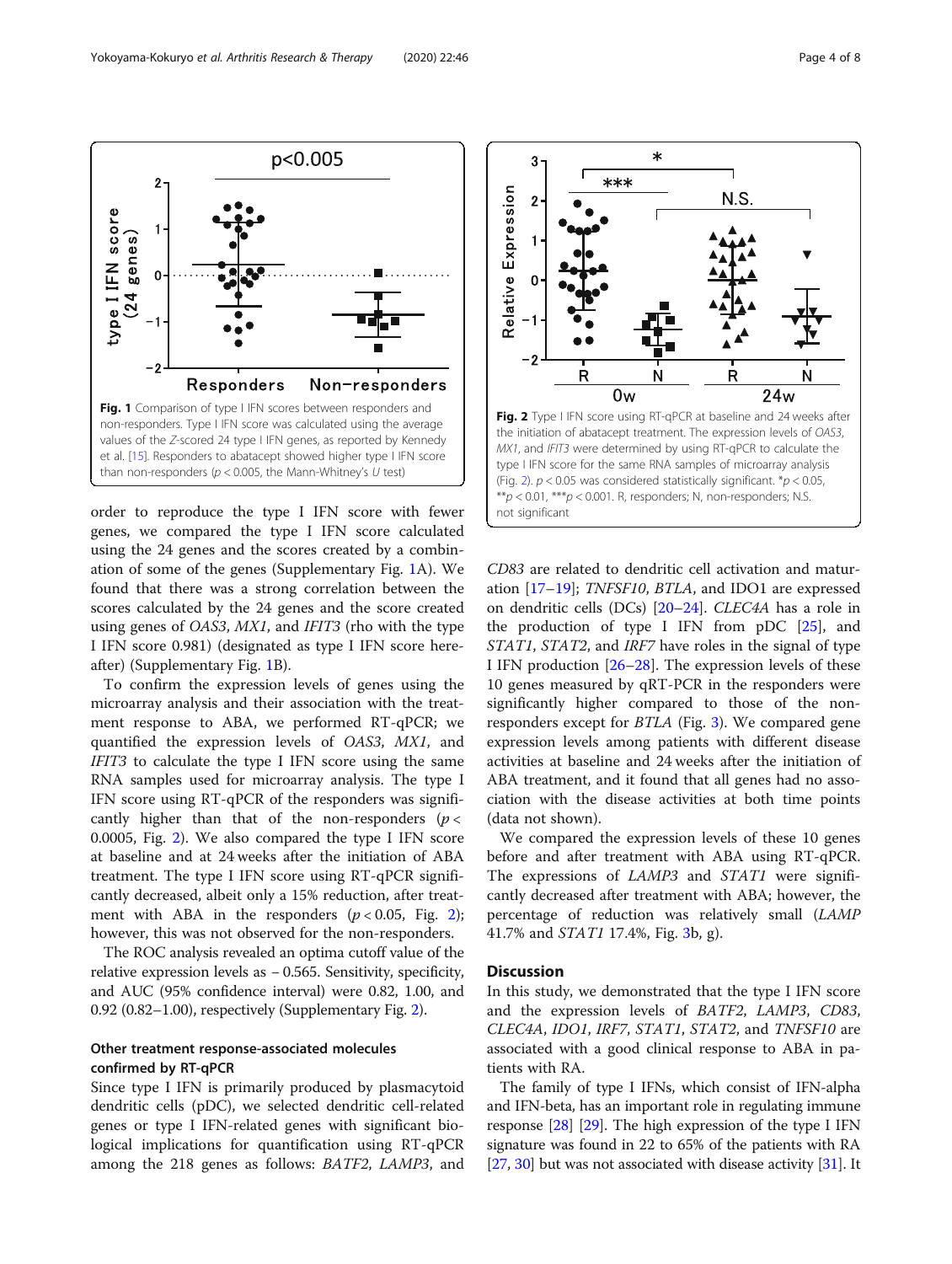<span id="page-4-0"></span>

has been reported that the type I IFN signature is highly expressed in the pre-clinical phase of RA with increased levels of anti-CCP antibody and rheumatoid factor [[32](#page-7-0), [33](#page-7-0)]. In addition, IFN-administered patients often develop arthritis as an adverse drug reaction [[34](#page-7-0)–[36\]](#page-7-0), which indicates that the increased levels of type I IFN, triggered by a viral infection or other immunological stimuli, may be involved in the pathogenesis of pre-clinical or early RA. It is reported that arthritis was mitigated in interferon alpha/beta receptor alpha chain-deficient mice and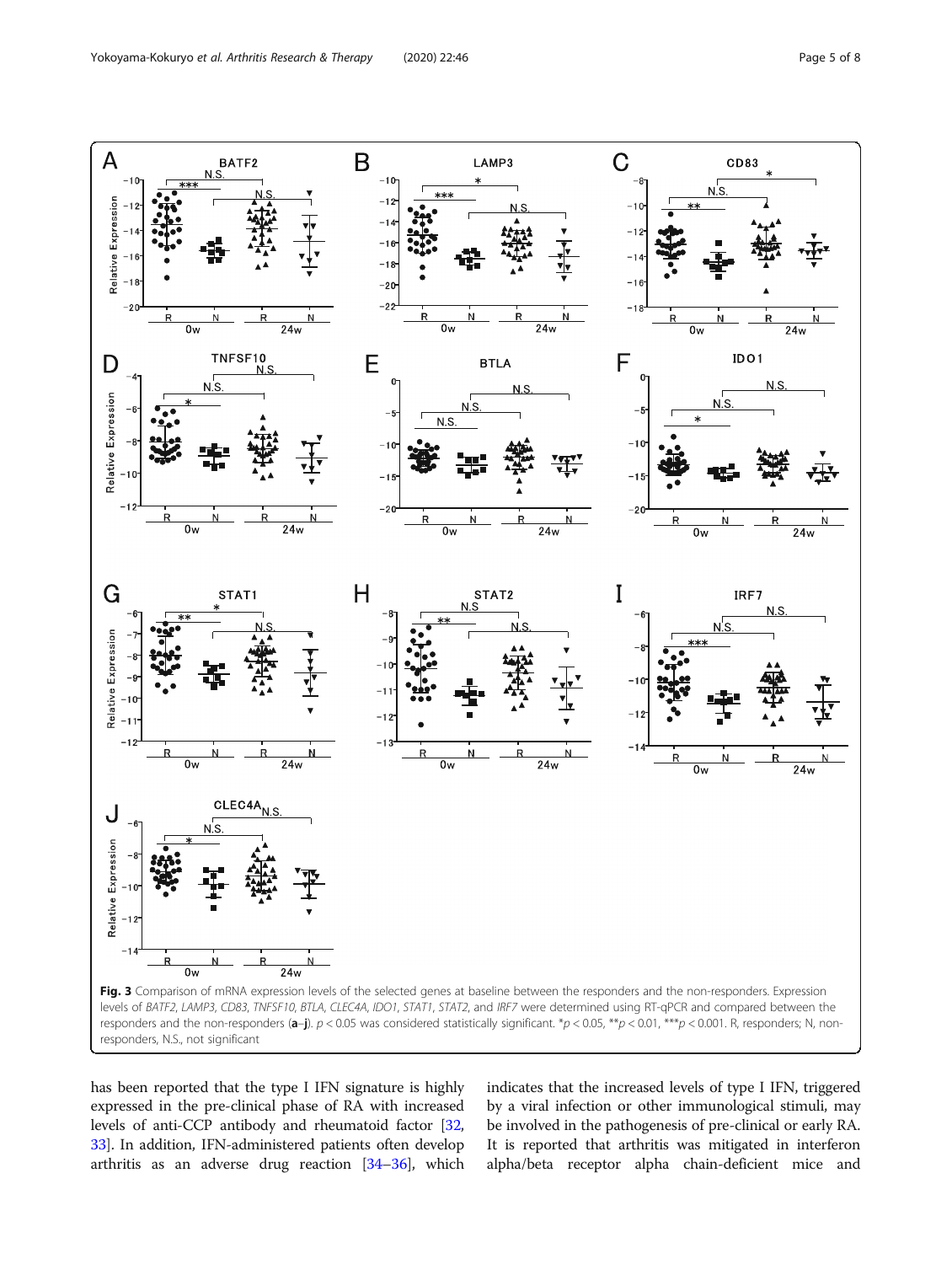<span id="page-5-0"></span>interferon regulatory factor-1-deficient mice [[37](#page-7-0), [38](#page-7-0)]. These reports together with our data may indicate that ABA shows its clinical efficacy through the reduction of the type I IFN activity in patients with RA.

The expression levels of genes related to the activation of dendritic cells, BATF2, LAMP3, and CD83, showed significant differences between responders and nonresponders at baseline. LAMP3 was one of the differentially expressed genes between RA and osteoarthritis patients [[39\]](#page-7-0), and CD83 was expressed in more than 20% of pDCs in the RA synovium [\[40\]](#page-7-0). In addition, early-stage RA patients had elevated levels of soluble CD83 in plasma [[41](#page-7-0)]. Since CD83 is expressed as a membrane-bound form on mature dendritic cells and as a soluble form in plasma, further studies are warranted to evaluate the predictive ability of CD83 mRNA or proteins for responses to ABA treatment or to other treatments in patients with RA.

Comparing the background at the start of ABA treatment, the percentage of MTX users was different in responders and non-responders. Recently, it has been reported that the expression level of the type 1 IFN is higher in patients that do not respond to methotrexate [[42\]](#page-7-0). As there was no difference in the type I IFN scores among MTX users and non-users in both responders and non-responders in this study (data not shown), the cause of the difference in type I IFN expressions between the responders and the non-responders is not attributed to the percentage of MTX use.

This study has some limitations. First is the small sample size. The association of IFN signature with therapeutic response to ABA identified between responders ( $n = 27$ ) and non-responders  $(n = 8)$  was supported by the comparison between the responders vs moderate- plus no-responders  $(n = 18)$ . Second, we did not have validation cohort, and the risk of over-fitting of models should be considered. Our results need to be confirmed in a future study. Third, we could not validate the results of the previous study, in which the signature scores of elongation arrest and recovery-related genes, and CD56-specifically expressed genes were significantly elevated in non-responders [[9](#page-6-0)]. The characteristics of the patient population analyzed and the definition of therapeutic response applied may account for the difference between the studies.

## Conclusion

Type I IFN score and expression levels of the nine genes—BATF2, LAMP3, CD83, TNFSF10, CLEC4A, IDO1, STAT1, STAT2, and IRF7—may serve as biomarkers for predicting the clinical responses to ABA treatment in patients with RA.

## Supplementary information

Supplementary information accompanies this paper at [https://doi.org/10.](https://doi.org/10.1186/s13075-020-2137-y) [1186/s13075-020-2137-y](https://doi.org/10.1186/s13075-020-2137-y).

Additional file 1: Figure S1A, B. Correlation between the IFN signature with 24 genes and the IFN signature with a smaller number of genes from the 24 genes. Figure S2. The receiver operating characteristics curve of the type I IFN score for the responders. (PPTX 65 kb)

Additional file 2: Table S1. Clinical characteristics of EULAR responders vs moderate and non-responders at baseline.

Additional file 3. List of genes with higher and lower expression levels in EULAR good responders compared to non-responders.

Additional file 4. List of genes with higher and lower expression levels in EULAR good responders compared to moderate and non-responders.

#### Abbreviations

ABA: Abatacept; APCs: Antigen-presenting cells; bDMARDs: Biological disease-modifying antirheumatic drugs; CCP: Cyclic citrullinated peptide; csDMARD: Conventional synthetic DMARD; DMARD: Disease-modifying antirheumatic drug; EULAR: The European League Against Rheumatism; FDR: False discovery rate; GO: Gene ontology; IFN: Interferon; IFX: Infliximab; MTX: Methotrexate; PSL: Prednisolone; RA: Rheumatoid arthritis; RTqPCR: Real-time quantitative polymerase chain reaction; RTX: Rituximab; TCR: T cell receptor

#### Acknowledgements

Supported in part by Grants-in-Aid for Scientific Research from the Ministry of Education, Culture, Sports, Science, and Technology of Japan, GCOE Program, International Research Center for Molecular Science in Tooth and Bone Diseases at Tokyo Medical and Dental University, Grants-in-Aid for Scientific Research, KAKENHI, and a research grant from the Ministry of Health, Labour and Welfare. We thank Dr. Yoshiro Fujita for his helpful discussions and Marie Kokido for her excellent secretarial support. We would like to thank Editage ([www.editage.com](http://www.editage.com)) for English language editing.

#### Authors' contributions

WY-K participated in the design of the study, carried out the experiments and statistical analysis, and drafted the manuscript. YH, KA, TT, JK, TK, RS, FH, RK, TN, and MH collected data and blood samples, assisted carrying out the experiments, and provided a critical review of the manuscript. SN performed microarray experiments and analyzed the data, and SN also provided a critical review of the manuscript. MH conceived the study, participated in its design and coordination, and helped draft the manuscript. All authors read and approved the final manuscript.

#### Funding

This work was supported by unrestricted research grants to the Department of Pharmacovigilance, Tokyo Medical and Dental University, and to the Division of Epidemiology and Pharmacoepidemiology, Department of Rheumatology, School of Medicine, Tokyo Women's Medical University, Grants-in-Aid for Scientific Research, KAKENHI (#15 K19570), and a research grant from the Ministry of Health, Labour and Welfare (H30-meneki-shitei-002).

#### Availability of data and materials

The datasets generated and/or analyzed during the current study are not publicly available due to future analysis plans but are available upon request under the condition of collaboration.

#### Ethics approval and consent to participate

The protocol was approved by the Institutional Review Board of Tokyo Medical and Dental University (#836, #115, and #M2015-553) and by the respective boards of other participating institutions. Written informed consent was obtained from each patient. The study was performed in compliance with ethical guidelines for epidemiological research in Japan and the Helsinki Declaration (revised in 2008).

#### Consent for publication

Not applicable.

#### Competing interests

WY-K received honoraria from Eisai Co., Ltd., Asahikasei Pharma Corp. HY is currently an employee of Nippon Boehringer Ingelheim Co., Ltd. TT received Grants from Astellas Pharma Inc., Chugai Pharmaceutical Co, Ltd., Daiichi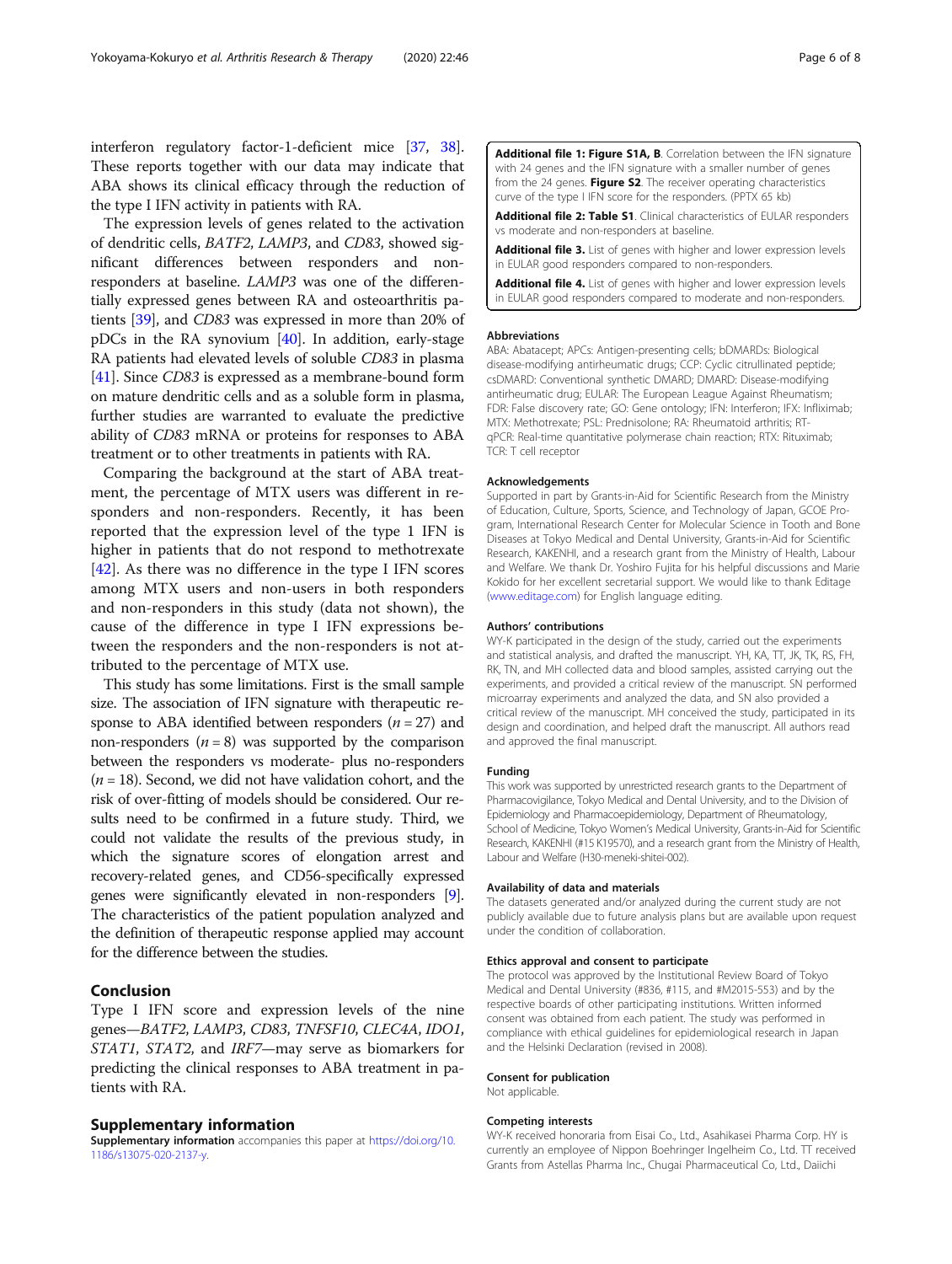<span id="page-6-0"></span>Sankyo Co., Ltd., Takeda Pharmaceutical Co., Ltd., AbbVie GK, Asahikasei Pharma Corp., Mitsubishi Tanabe Pharma Co., Pfizer Japan Inc., Eisai Co., Ltd., AYUMI Pharmaceutical Corporation, Nipponkayaku Co. Ltd., and Novartis Pharma K.K. TT received personal fees from AbbVie GK., Astellas Pharma Inc., Astra Zeneca K.K., Bristol–Myers K.K., Chugai Pharmaceutical Co. Ltd., Diaichi Sankyo Co. Ltd., Eisai Co. Ltd., Eli Lilly Japan K.K., GlaxoSmithKline K.K., Janssen Pharmaceutical K.K., Mitsubishi Tanabe Pharma Co., Nipponkayaku Co., Ltd., Novartis Pharma K.K., Pfizer Japan Inc., Sanofi K.K., Teijin Pharma Ltd., Taiho Pharmaceutical Co. Ltd., Taisho Pharmaceutical Co. Ltd., Takeda Pharmaceutical Co. Ltd., and UCB Japan Co. Ltd.

KA received honoraria from Chugai Pharmaceutical Co. Ltd., Eli Lilly Japan K.K., Pfizer Japan Inc., and Mitsubishi Tanabe Pharma and the research grant from Chugai Pharmaceutical Co. Ltd. and Asahi Kasei Pharma. JK received honoraria from Astellas Pharma Inc., Chugai Pharmaceutical Co., Ltd., Mitsubishi Tanabe Pharma Co., Pfizer Japan Inc., Eisai Co., Ltd., Bristol–Myers K.K., Eli Lilly Japan K.K., GlaxoSmithKline K.K., Janssen Pharmaceutical K.K., and Sanofi K.K.

Tokyo Medical and Dental University (TMDU) received unrestricted research grants for Department of Pharmacovigilance from AbbVie Japan Co., Ltd., Astellas Pharma Inc., Bristol–Myers Squibb K.K., Chugai Pharmaceutical Co., Ltd., Eisai Co., Ltd., Mitsubishi Tanabe Pharma Co., Ono Pharmaceuticals, Pfizer Japan Inc., Sanofi-Aventis K.K., Santen Pharmaceutical Co., Ltd., Takeda Pharmaceutical Co., Ltd., and UCB Japan, with which TMDU paid the salaries of HY, RS, TN, and MH. The Department of Lifetime Clinical Immunology of Tokyo Medical and Dental University (TMDU) has received unrestricted research grants from Chugai Pharmaceutical Co., Ltd.; Ono Pharmaceuticals; Mitsubishi Tanabe Pharma Co.; UCB Japan; CSL Behring; Towa Pharmaceutical Co., Ltd.; Abbvie Japan Co., Ltd.; Japan Blood Products Organization; Ayumi Pharmaceutical Co.; and Nippon Kayaku Co., Ltd., with which TMDU currently pays the salary of FH. FH also received consulting fees from Ono Pharmaceuticals, Astellas Pharma Inc., Sumitomo Dainippon Pharma, and Chugai Pharmaceutical Co., Ltd.

SN, TK, and RK have nothing to declare.

#### Author details

<sup>1</sup>Department of Rheumatology, Tokyo Medical and Dental University, 1-5-45 Yushima, Bunkyo-ku, Tokyo 113-8519, Japan. <sup>2</sup>Department of Pharmacovigilance, Tokyo Medical and Dental University, 1-5-45 Yushima, Bunkyo-ku, Tokyo 113-8519, Japan. <sup>3</sup>Department of Rheumatology, Japan Organization of Occupational Health and Safety Chubu Rosai Hospital, 1-10-6 Koumei, Minato-ku, Nagoya-City, Aichi, Japan. <sup>4</sup>Division of Rheumatology, Department of Internal Medicine, Keio University School of Medicine, 35 Shinanomachi, Shinjuku-ku, Tokyo 160-8582, Japan. <sup>5</sup>Department of Rheumatology and Clinical Immunology, Saitama Medical Center, Saitama Medical University, 1981 Kamoda, Kawagoe-shi, Saitama 350-8550, Japan. 6 DNA Chip Research Inc, 1-15-1 Kaigan, Minato-ku, Tokyo 105-0022, Japan. 7 Department of Rheumatology, Tokyo Women's Medical University School of Medicine, 8-1 Kawada-cho, Shinjuku-ku, Tokyo 162-8666, Japan. <sup>8</sup>Division of Rheumatology, Department of Internal Medicine, Toho University School of Medicine, 6-11-1 Omori-Nishi, Ota-ku, Tokyo 143-8541, Japan.

### Received: 26 August 2019 Accepted: 21 February 2020 Published online: 12 March 2020

#### References

- 1. Pincus T, Callahan LF, Sale WG, Brooks AL, Payne LE, Vaughn WK. Severe functional declines, work disability, and increased mortality in seventy-five rheumatoid arthritis patients studied over nine years. Arthritis Rheum. 1984; 27:864–72.
- 2. Moreland LW, Alten R, Van den Bosch F, Appelboom T, Leon M, Emery P, et al. Costimulatory blockade in patients with rheumatoid arthritis: a pilot, dose-finding, double-blind, placebo-controlled clinical trial evaluating CTLA-4Ig and LEA29Y eighty-five days after the first infusion. Arthritis Rheum. 2002;46:1470–9.
- 3. Smolen JS, Aletaha D, Barton A, Burmester GR, Emery P, Firestein GS, et al. Rheumatoid arthritis. Nat Rev Dis Prim. 2018;4:18001.
- 4. Singh JA, Wells GA, Christensen R, Tanjong Ghogomu E, Maxwell L, Macdonald JK, et al. Adverse effects of biologics: a network meta-analysis and Cochrane overview. Cochrane Database Syst Rev. 2011;16:CD008794.
- 5. Serikawa KA, Jacobsen S, Lundsgaard D, Fox BA, Hummelshoj L, Poulsen LK, et al. Detection of gene expression signatures related to underlying disease

and treatment in rheumatoid arthritis patients. Mod Rheumatol. 2013;23: 729–40.

- 6. van Baarsen LG, Wijbrandts CA, Rustenburg F, Cantaert T, van der Pouw Kraan TC, Baeten DL, et al. Regulation of IFN response gene activity during infliximab treatment in rheumatoid arthritis is associated with clinical response to treatment. Arthritis Res Ther. 2010;12:R11.
- 7. Raterman HG, Vosslamber S, de Ridder S, Nurmohamed MT, Lems WF, Boers M, et al. The interferon type I signature towards prediction of non-response to rituximab in rheumatoid arthritis patients. Arthritis Res Ther. 2012;14:R95.
- 8. Sellam J, Marion-Thore S, Dumont F, Jacques S, Garchon H-J, Rouanet S, et al. Use of whole-blood transcriptomic profiling to highlight several pathophysiologic pathways associated with response to rituximab in patients with rheumatoid arthritis: data from a randomized, controlled, open-label trial. Arthritis Rheumatol. 2014;66:2015–25.
- 9. Nakamura S, Suzuki K, Iijima H, Hata Y, Lim CR, Ishizawa Y, et al. Identification of baseline gene expression signatures predicting therapeutic responses to three biologic agents in rheumatoid arthritis: a retrospective observational study. Arthritis Res Ther. 2016;18:159.
- 10. Aletaha D, Neogi T, Silman AJ, Funovits J, Felson DT, Bingham CO, et al. 2010 rheumatoid arthritis classification criteria: an American College of Rheumatology/European League Against Rheumatism collaborative initiative. Arthritis Rheum. 2010;62:2569–81.
- 11. Yamazaki H, Hirano F, Takeuchi T, Amano K, Kikuchi J, Kihara M, et al. Simplified Disease Activity Index remission at month 6 is an independent predictor of functional and structural remissions at month 12 during abatacept treatment in patients with rheumatoid arthritis: a multi-center, prospective cohort study in Japan. Mod Rheumatol. 2017;27:787–94.
- 12. van Gestel A M, Prevoo ML, van 't Hof M A, van Rijswijk MH, van de Putte LB, van Riel PL. Development and validation of the European League Against Rheumatism response criteria for rheumatoid arthritis. Comparison with the preliminary American College of Rheumatology and the World Health Organization/International League Against Rheumatism Cri. Arthritis Rheum. 1996;39:34–40.
- 13. Bolstad BM, Irizarry R, Astrand M, Speed TP. A comparison of normalization methods for high density oligonucleotide array data based on variance and bias. Bioinformatics. 2003;19:185–93.
- 14. Johnson WE, Li C, Rabinovic A. Adjusting batch effects in microarray expression data using empirical Bayes methods. Biostatistics. 2007;8:118–27.
- 15. Kennedy WP, Maciuca R, Wolslegel K, Tew W, Abbas AR, Chaivorapol C, et al. Association of the interferon signature metric with serological disease manifestations but not global activity scores in multiple cohorts of patients with SLE. Lupus Sci Med. 2015;2:e000080.
- 16. Ashburner M, Ball CA, Blake JA, Botstein D, Butler H, Cherry JM, et al. Gene ontology: tool for the unification of biology. Nat Genet. 2000;25:25–9.
- 17. De Saint-Vis B, Vincent J, Vandenabeele S, Vanbervliet B, Pin JJ, Aït-Yahia S, et al. A novel lysosome-associated membrane glycoprotein, DC-LAMP, induced upon DC maturation, is transiently expressed in MHC class II compartment. Immunity. 1998;9:325–36.
- 18. Tussiwand R, Lee W-L, Murphy TL, Mashayekhi M, KC W, Albring JC, et al. Compensatory dendritic cell development mediated by BATF–IRF interactions. Nature. 2012;490:502–507.
- 19. Stein MF, Blume K, Heilingloh CS, Kummer M, Biesinger B, Sticht H, et al. CD83 and GRASP55 interact in human dendritic cells. Biochem Biophys Res Commun. 2015;459:42–8.
- 20. Fanger NA, Maliszewski CR, Schooley K, Griffith TS. Human dendritic cells mediate cellular apoptosis via tumor necrosis factor-related apoptosisinducing ligand (TRAIL). J Exp Med. 1999;190:1155–64.
- 21. Kalb ML, Glaser A, Stary G, Koszik F, Stingl G. TRAIL+ human plasmacytoid dendritic cells kill tumor cells in vitro: mechanisms of imiquimod- and IFN- -mediated antitumor reactivity. J Immunol. 2012;188:1583–91.
- 22. Simon T, Bromberg JS. BTLA + dendritic cells: the regulatory T cell force awakens. Immunity. 2016;45:956–8.
- 23. Tu L, Chen J, Zhang H, Duan L. Interleukin-4 inhibits regulatory T cell differentiation through regulating CD103+ dendritic cells. Front Immunol. 2017;8:214.
- 24. Prendergast GC, Malachowski WP, DuHadaway JB, Muller AJ. Discovery of IDO1 inhibitors: from bench to bedside. Cancer Res. 2017;77:6795–811.
- 25. Meyer-Wentrup F, Benitez-Ribas D, Tacken PJ, Punt CJA, Figdor CG, de Vries IJM, et al. Targeting DCIR on human plasmacytoid dendritic cells results in antigen presentation and inhibits IFN-alpha production. Blood. 2008;111: 4245–53.